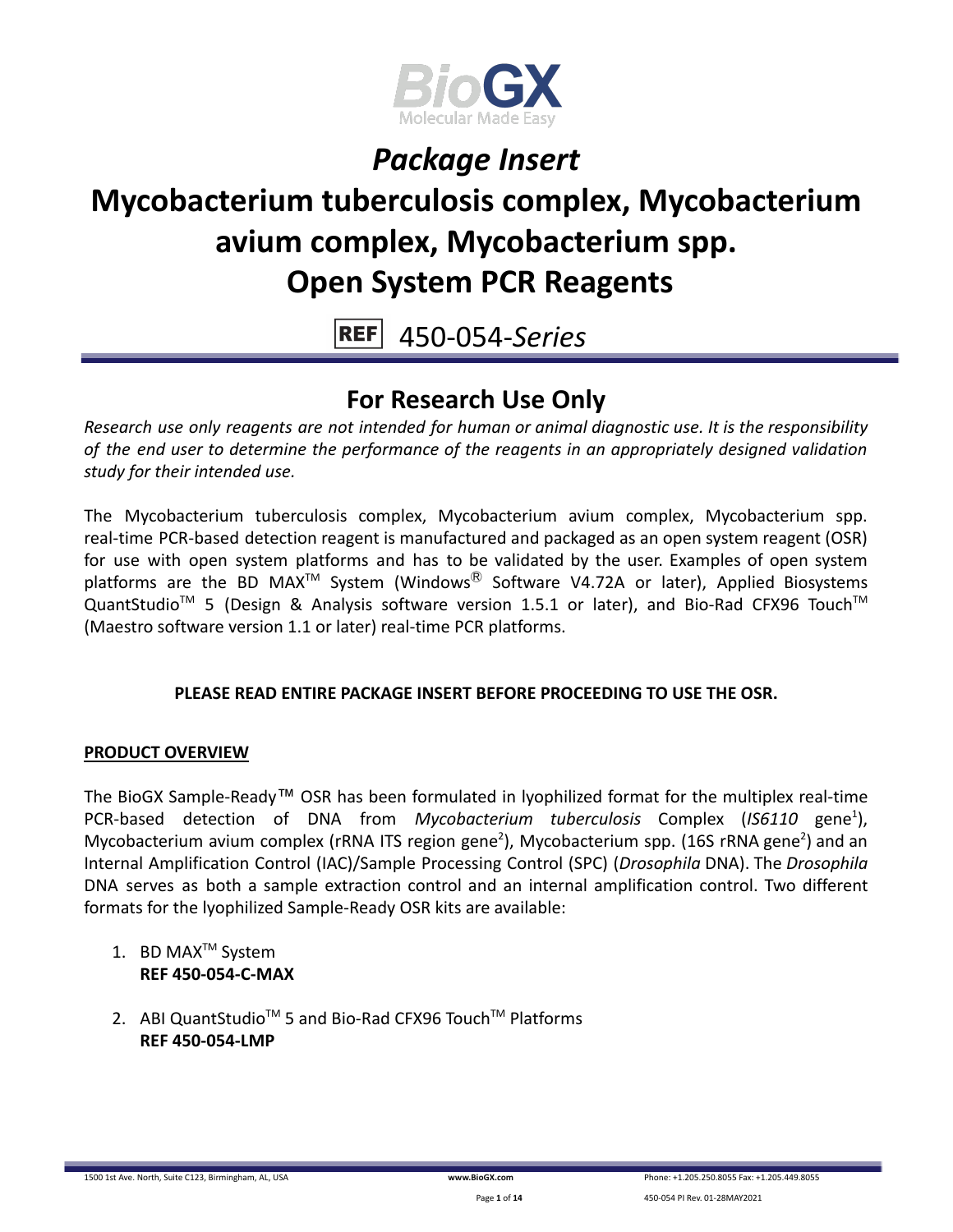

# **Mycobacterium tuberculosis complex, Mycobacterium avium complex, Mycobacterium spp. Open System PCR Reagents**

**REF** 450-054-*Series*

#### **Note:**

**BD MAXTM System OSR (450-054-C-MAX)** contains all PCR primers, probes, enzymes, dNTPs, MgCl<sub>2</sub>, buffers, and other components required for PCR reaction. BD MAX extraction kits available from Becton, Dickinson and Company include a *Drosophila* DNA sequence which serves as a Sample Processing Control (SPC). No exogenous addition of SPC is needed.

**OSR for ABI and Bio-Rad Platforms (450-054-LMP)** contain all PCR primers, probes, enzymes, dNTPs, MgCl<sub>2</sub>, buffers, and other components required for the PCR reaction. *Drosophila* DNA sequence is included in the OSR master mix and serves as Internal Amplification Control (IAC). No exogenous addition of SPC is needed.

### **PACKAGE CONTENTS**

**BioGX REF:** 450-054-C-MAX **Platform(s):** BD MAX<sup>™</sup> System

Each 24-reaction package contains two pouches:

- 1. First pouch contains 24 sealed BD MAX<sup>™</sup> tubes of BioGX lyophilized Sample-Ready<sup>™</sup> OSR, each tube sufficient for a 12.5 µL PCR reaction.
- 2. Second pouch contains 24 sealed BD MAX<sup>™</sup> tubes, each containing 25  $\mu$ L of OSR-specific BioGX Rehydration Buffer.

**BioGX REF:** 450-054-LMP

Platform(s): ABI QuantStudio<sup>™</sup> 5 and Bio-Rad CFX96 Touch<sup>™</sup>

Each 64-reaction package consists of one pouch:

1. The pouch contains 2 x 8-tube strips. Each tube contains BioGX lyophilized Sample-Ready<sup>™</sup> OSR sufficient for 4 x 15 µL PCR reactions.

Note: 8-tube strips containing reagents ARE NOT compatible with ABI QuantStudio<sup>™</sup> 5 and Bio-Rad CFX96 Touch™ instruments.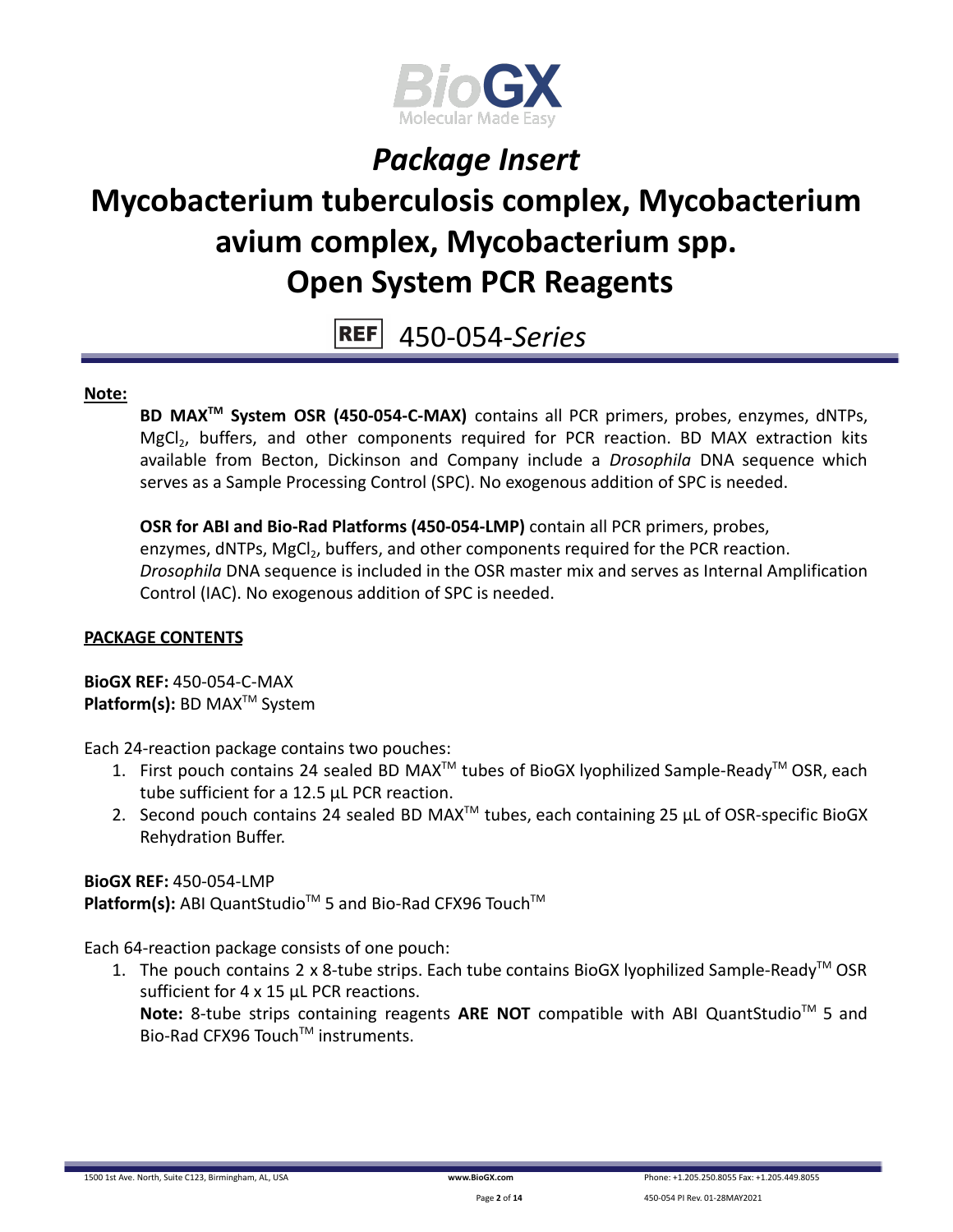

# **Mycobacterium tuberculosis complex, Mycobacterium avium complex, Mycobacterium spp. Open System PCR Reagents**

**REF** 450-054-*Series*

### **EQUIPMENT AND MATERIALS REQUIRED BUT NOT PROVIDED**

- Lyophilized Positive Control Template DNA Beads  $(10<sup>5</sup>$  copies/bead)
	- BioGX Mycobacterium tuberculosis Complex (Part number 720-0017)
	- BioGX Mycobacterium spp. (Part number 720-0059)
	- BioGX Mycobacterium avium complex (Part number 720-0058)
- **BioGX Molecular Grade Water or equivalent** 
	- BioGX Rehydration Water (Part number: 800-0035-12)
- BD MAX ™ ExK ™ DNA-1 (US BD catalog no. 442817/ International BD catalog no. 442818)
- BD MAX ™ PCR Cartridges (US and International BD catalog no. 437519)
- Vortex Genie 2 Vortexer (VWR catalog no. 58815-234) or equivalent
- Disposable nitrile gloves
- Applied Biosystems QuantStudio 5 (0.2 mL) consumables
	- Thermo Fisher optical 8-tube strip (catalog no. 4316567)
	- Thermo Fisher ultra-clear optical caps, strips of 8 (catalog no. AB-0866)
	- Thermo Fisher 96-well optical clear reaction plates (catalog no. A36924)
	- Thermo Fisher 96-well qPCR plate seals (catalog no. AB-1170)
- Bio-Rad CFX96 Touch consumables
	- Bio-Rad 8-tube PCR strips without caps (catalog no. TLS0851)
	- Bio-Rad Optical flat 8-cap strips for PCR tubes (catalog no. TCS0803)
	- Bio-Rad 96-well plates (catalog no. HSP9655)
	- Bio-Rad 96-well plate sealing film, optical (catalog no. MSB1001)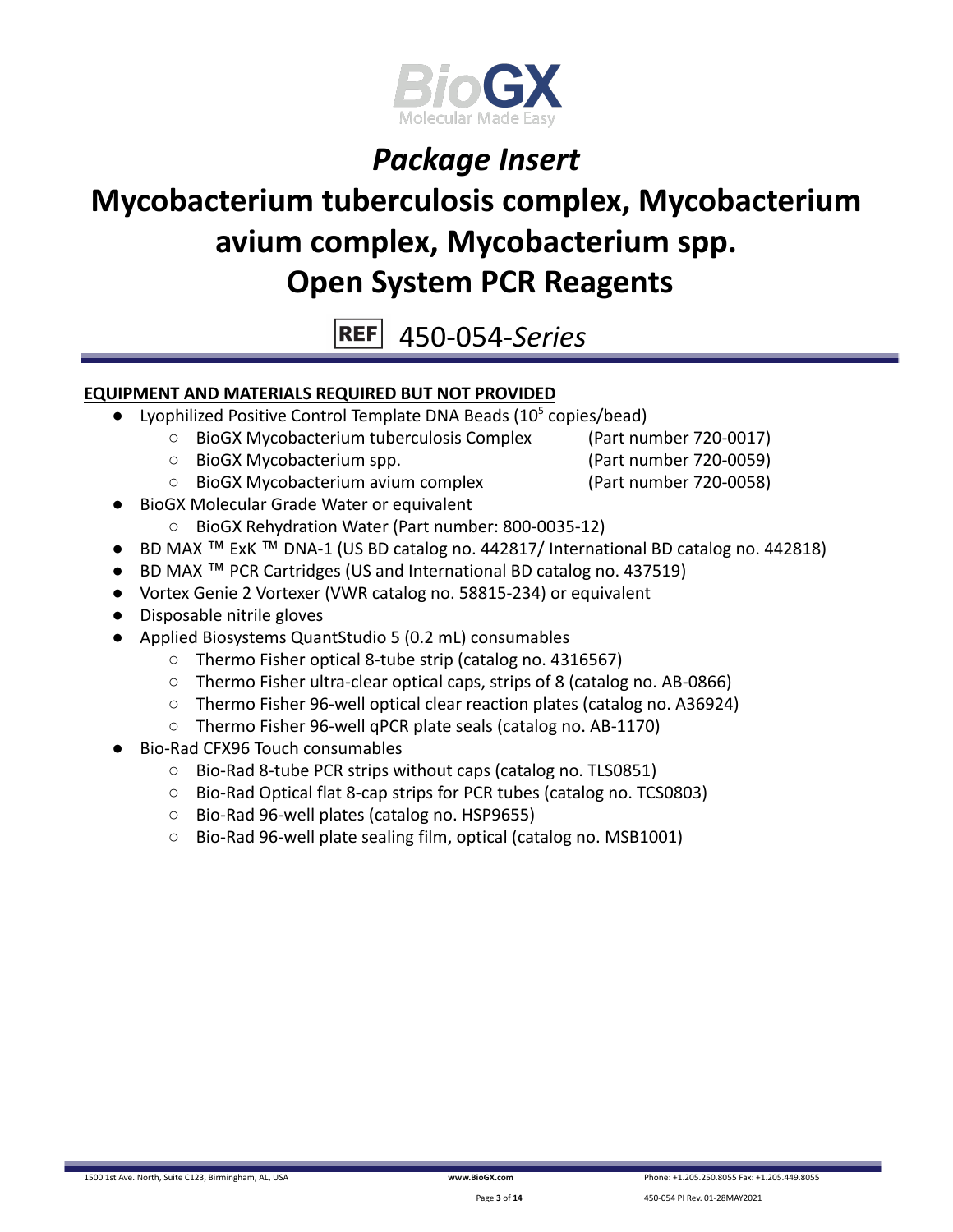

# **Mycobacterium tuberculosis complex, Mycobacterium avium complex, Mycobacterium spp. Open System PCR Reagents**

**REF** 450-054-*Series*

### **WARNINGS AND PRECAUTIONS**

- For research use only. Not intended for human or animal diagnostics use.
- If handling biological samples, including used Extraction Kits and PCR Cartridges, treat as if capable of transmitting infectious agents in accordance with safe laboratory procedures such as those described in CLSI Document M29 $3$  and in Biosafety in Microbiological and Biomedical Laboratories<sup>4</sup>
- BioGX REF: 450-054-C-MAX has been quality control tested only with the BD Open System Extraction Kits on the BD MAX<sup>™</sup> System.
- BioGX REF: 450-054-LMP has been quality control tested only with the Applied Biosystems QuantStudio<sup>™</sup> 5 and Bio-Rad CFX96 Touch<sup>™</sup> real-time PCR platforms.
- Do not use the reagents if the protective pouches are open or torn upon arrival.
- Close reagent protective pouches promptly with the zip seal after each use. Remove any excess air in the pouches prior to sealing and store at 2-8 °C.
- Do not remove desiccant from the PCR master mix pouches.
- Do not use Sample-Ready**TM** master mix if the desiccant is not present or is broken inside the Sample-Ready**TM** master mix pouches.
- Do not use reagent tubes if the foil seal has been opened or damaged.
- Do not mix reagents from different pouches and/or kits and/or lots.
- Do not use expired reagents and/or materials.
- Refer to BD MAX<sup>™</sup> ExK<sup>™</sup> DNA-1 Extraction Kit Instructions or to other respective nucleic acid extraction kits manufacturers' instructions for information about proper handling, cautions, and proper waste disposal.
- Do not mix septum caps between Sample Buffer Tubes or re-use septum caps as contamination may occur and compromise test results.
- Check BD Unitized Reagent Strips for proper liquid fills (ensure that the liquids are at the bottom of the tubes).
- Do not pipette by mouth.
- Do not smoke, drink, or eat in areas where samples or kits are being handled.
- Dispose of unused reagents and waste in accordance with country, federal, provincial, state, and local regulations.
- Use clean gloves when handling extraction kit components and PCR reagents and buffer tubes.



i.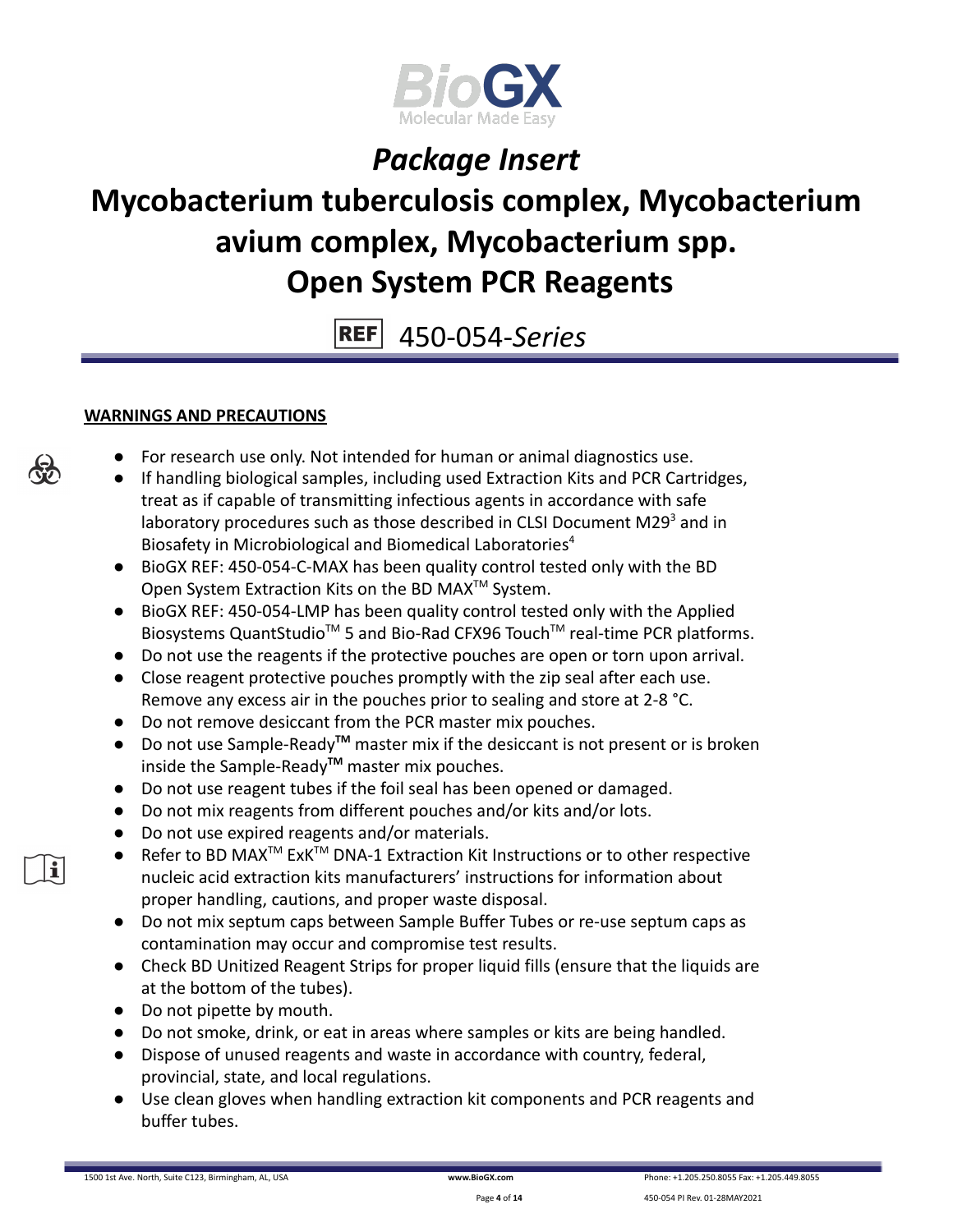

# **Mycobacterium tuberculosis complex, Mycobacterium avium complex, Mycobacterium spp. Open System PCR Reagents**

**REF** 450-054-*Series*

### **STORAGE REQUIREMENTS AND RECOMMENDATIONS**



Product ships at ambient temperature, but BioGX recommends long-term storage at 2-8°C. Reagents have been tested to demonstrate optimal performance when stored properly and consumed by the Manufacturer Recommended Use By Date. The end user may opt to extend the useful life for Research Use Only reagents upon completing their own performance validations. BioGX's guarantee of reagent integrity does not extend beyond the Manufacturer Recommended Use By Date when stored properly. Avoid exposing the reagents (lyophilized or rehydrated) to direct sunlight or long-term ambient lighting. Tightly reseal the pouch with unused reactions and immediately return to a refrigerator after opening. To mitigate reagent performance degradation from exposure to moisture, BioGX suggests using the entire contents of the opened pouch within 2 weeks; however, the user may choose to verify an extended working time > 2 weeks by performance testing with positive controls and an examination of the sample preparation control target.

### **SAMPLE TYPES UTILIZED FOR QUALITY CONTROL TESTING**

-Pretreated sputum samples -Pretreated bronchoalveolar lavage (BAL) samples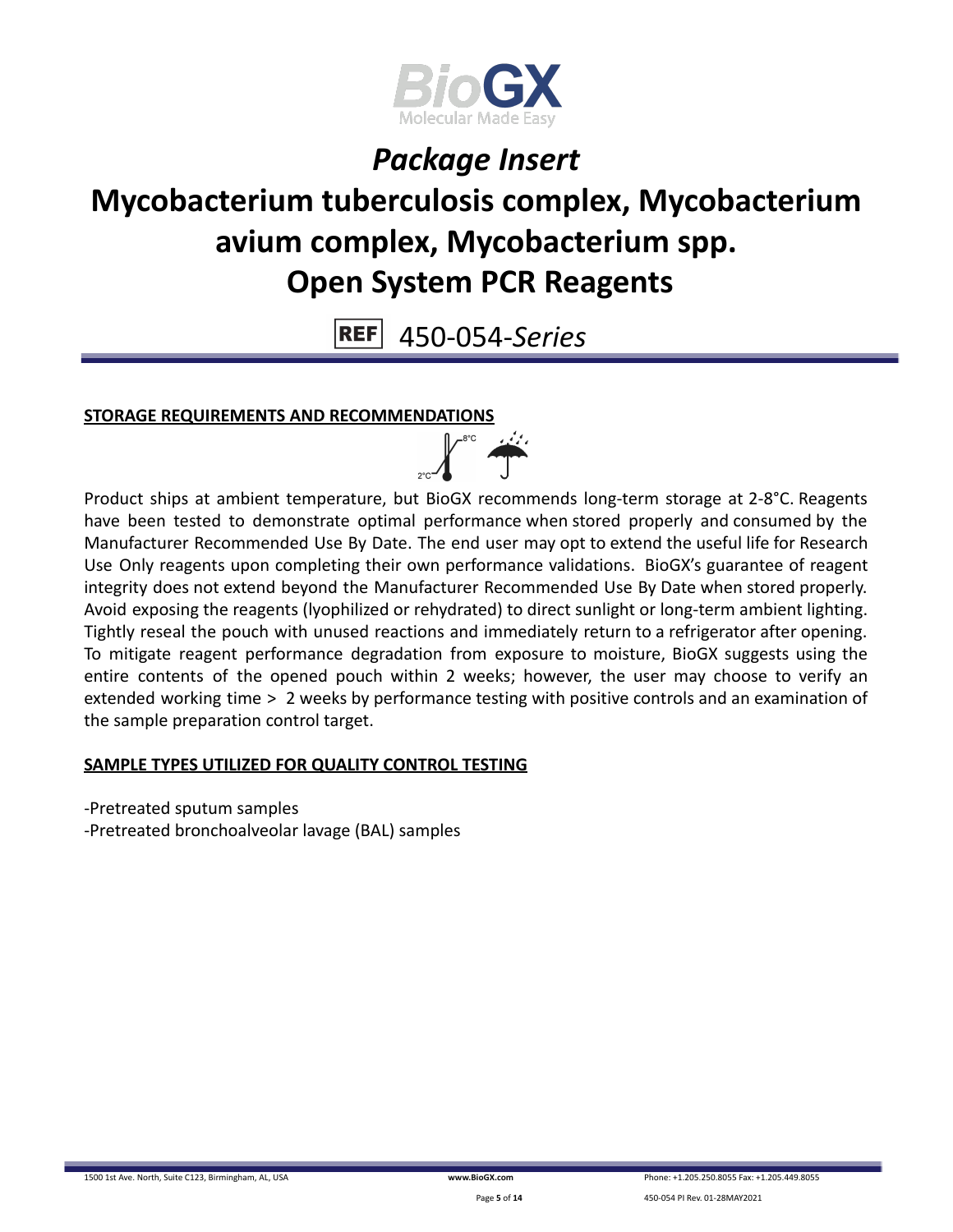

# **Mycobacterium tuberculosis complex, Mycobacterium avium complex, Mycobacterium spp. Open System PCR Reagents**

**REF** 450-054-*Series*

#### **REAGENT OPTICAL CONFIGURATION**

**Table 1.** Optical Channel Configuration for REF 450-054-*Series*.

| <b>Optical Channel</b><br>(Fluorophore Equivalent) | <b>Target</b>                      |
|----------------------------------------------------|------------------------------------|
| <b>FAM</b>                                         | Mycobacterium tuberculosis complex |
| <b>HEX</b>                                         | Mycobacterium spp.                 |
| Texas Red                                          | Mycobacterium avium complex        |
| Cy <sub>5</sub>                                    | Unused                             |
| Cv5.5                                              | SPC/IAC                            |

#### **QUALITY CONTROL AND EXTRACTION TESTING PARAMETERS**

### **BD MAXTM System (BioGX REF: 450-054-C-MAX)**

As a starting point, users can import and install the Electronic User Defined Protocol (eUDP) that utilizes ExK DNA-1 extraction kits onto the BD MAX<sup>™</sup>. BioGX's most current eUDP utilized for quality control of this product can be obtained by sending an email to [TS@biogx.com](mailto:TS@biogx.com). Please refer to the BD MAX<sup>TM</sup> user manua<sup>5</sup> for uploading instructions**.**

#### **ABI and Bio-Rad Platforms (BioGX REF: 450-054-LMP)**

As a starting point, users can import and install a PCR run file onto:

- 1. Applied Biosystems QuantStudio<sup>™</sup> 5 (Design & Analysis software version 1.5.1 or later)
- 2. Bio-Rad CFX96 Touch<sup>™</sup> (Maestro software version 1.1 or later)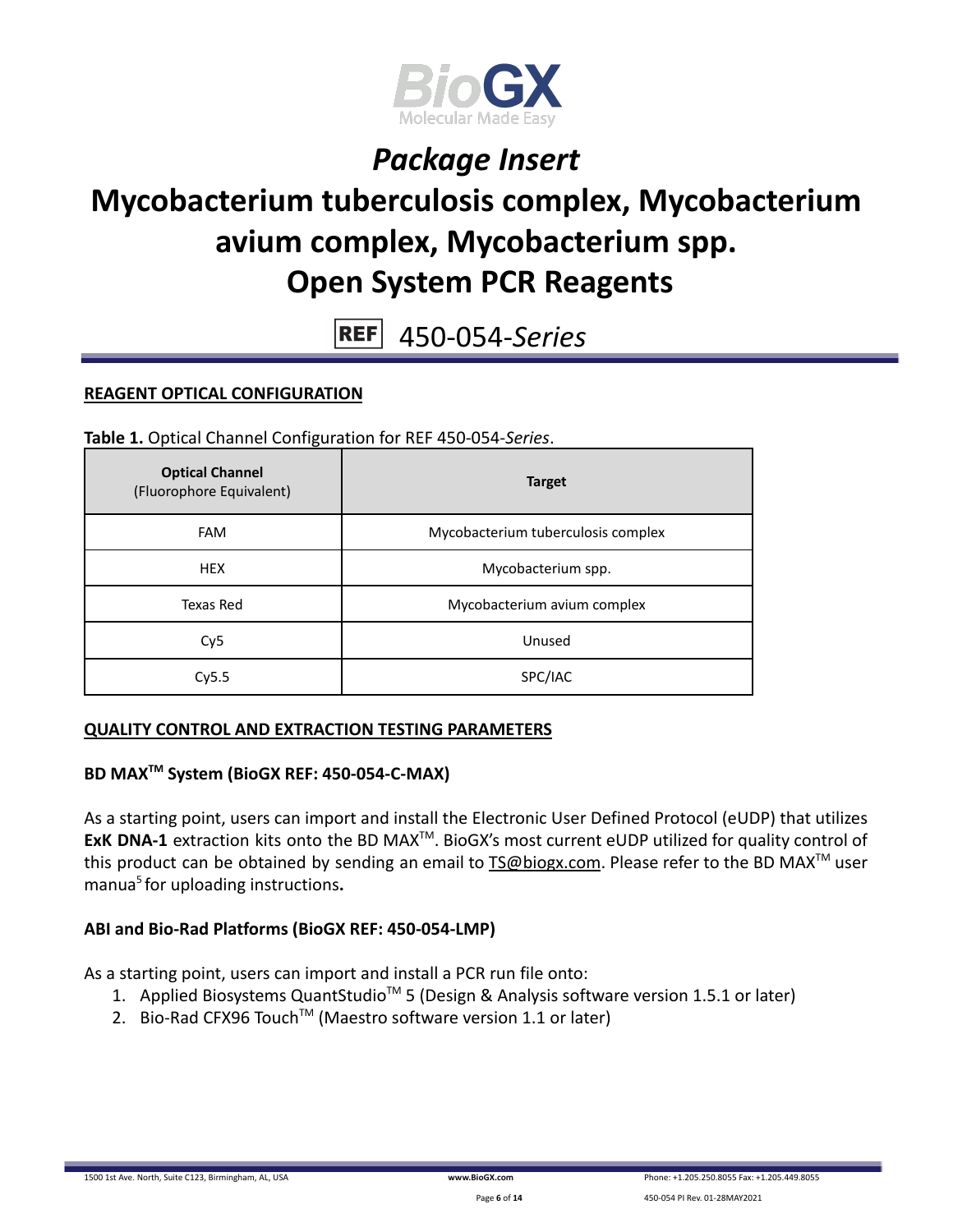

# **Mycobacterium tuberculosis complex, Mycobacterium avium complex, Mycobacterium spp. Open System PCR Reagents**

 $REF$ 450-054-*Series*

BioGX's most current ABI QuantStudio<sup>™</sup> 5 and Bio-Rad CFX96 Touch<sup>™</sup> PCR run files utilized for quality control of this product can be obtained by sending an email to [TS@biogx.com.](mailto:TS@biogx.com) Please refer to the Applied Biosystems QuantStudio<sup>™</sup>5 user manual<sup>6</sup> for uploading instructions. Please refer to the Bio-Rad CFX96 Touch<sup>TM</sup> user manual<sup>7</sup> for uploading instructions.

#### **SAMPLE VOLUMES UTILIZED DURING QUALITY CONTROL TESTING**

The end user may choose to validate a different pretreatment method or volume of sample to load other than the sample processing used by BioGX for QC testing as outlined below.

#### **PRETREATMENT PROCEDURES FOR VISCOUS SAMPLES TYPES (i.e., sputum and BAL)**

**APPROPRIATE LOCKING-CAP TUBES OR A LID-LOCK RACK MUST BE USED WHEN SAMPLES ARE BOILED. THE END USER SHOULD USE APPROPRIATE BIOSAFETY PROTOCOLS (INCLUDING A BIOSAFETY HOOD AND RESPIRATOR) WHEN PROCESSING SPUTUM or BAL SAMPLES THAT POTENTIALLY CONTAIN** *MYCOBACTERIA.*

For viscous samples, the use of a mucolytic agent to reduce viscosity and support efficient DNA extraction is recommended. Examples of three different pretreatment protocols to reduce viscosity of sputum or BAL samples are outlined below. Note: Pretreatment reagents are not included with BioGX 450-054-C-MAX/450-054-LMP.

1. **Proteinase K Pretreatment:** Pellet sample (250 μL sputum or 500 μL BAL) by centrifugation at 20,000 x g for 15 min, decant and wash pellet with 1 mL 20mM Tris HCl pH 8, centrifuge at 20,000 x g for 15 min, decant and add 250 μL of Proteinase K solution (1 mg/mL), incubate at 56°- 65°C for 30 minutes. After Proteinase K digestion, heat to 100°C for 10-15 minutes. Allow for cooling to room temperature.

#### **BD MAXTM System**

Once the pretreated sample has cooled to ambient temperature, pipette 200 μL of pretreated sample into the BD MAX<sup>™</sup> Sample Buffer Tube (SBT), aseptically place the BD<sup>™</sup> septum cap on each SBT. Pulse vortex the SBT for 1-3 seconds, and load the SBT into the extraction tray.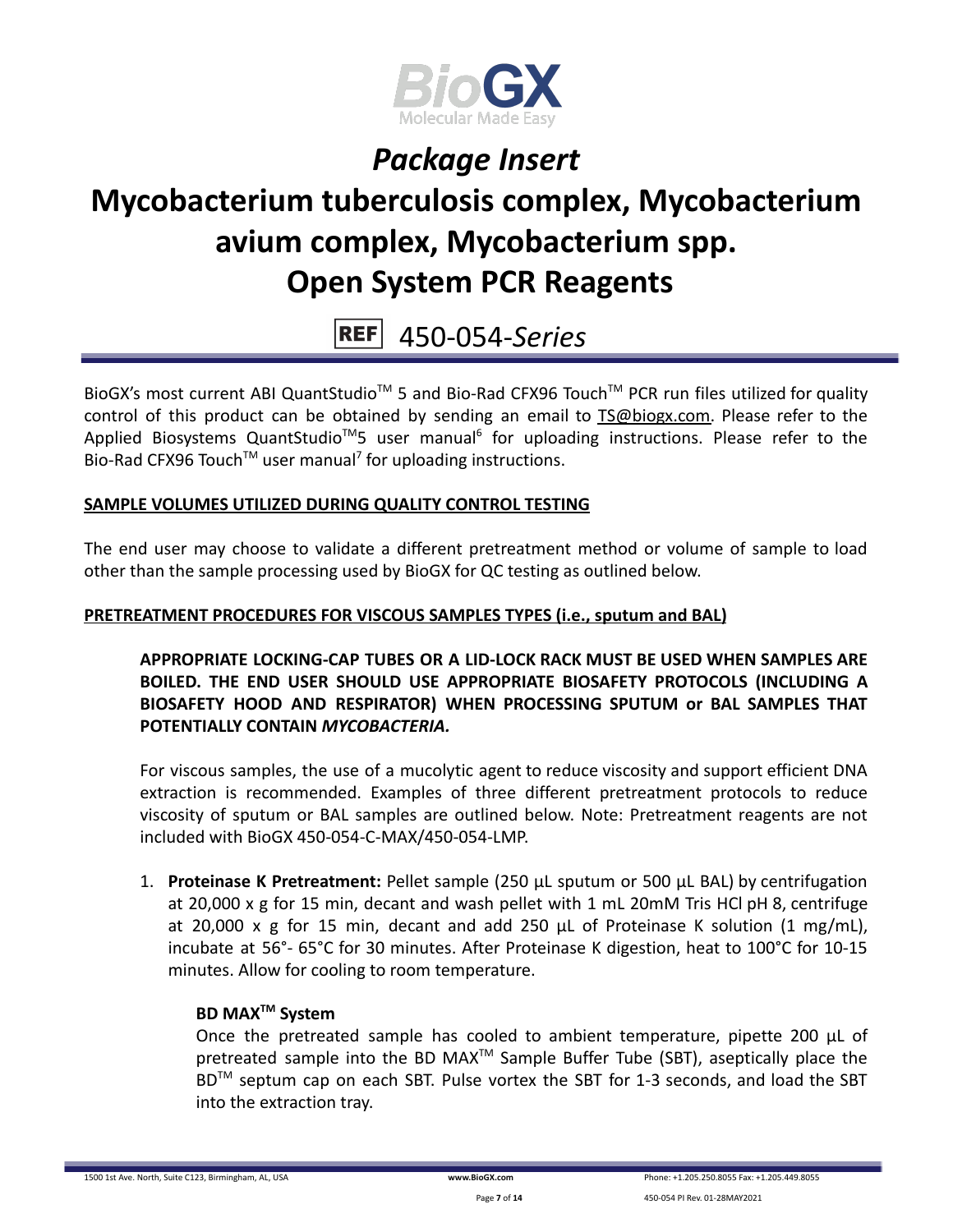

# **Mycobacterium tuberculosis complex, Mycobacterium avium complex, Mycobacterium spp. Open System PCR Reagents**

450-054-*Series*

### **ABI QuantStudioTM 5 and Bio-Rad CFX96 TouchTM (validated magnetic bead or silica column extraction kits)**

Once the pretreated sample has cooled to ambient temperature, follow manufacturer recommendations for extraction of appropriate sample volume of pretreated sample into validated magnetic-bead or silica column extraction device and proceed with nucleic acid purification.

2. **Copan SL solution Pretreatment:** (Copan catalog #099CE.A) is a mucolytic agent that supports rapid digestion but does not provide decontamination of natural flora. Manufacturer recommendations should be followed. Depending on the mucopolysaccharide content of the sample, incubation time can range from 15 minutes to 120 minutes.

### **BD MAXTM System**

Pipette 200  $\mu$ L of pretreated sample into the BD MAX<sup>TM</sup> Sample Buffer Tube (SBT), aseptically place the BD<sup>TM</sup> septum cap on each SBT. Pulse vortex the SBT for 1-3 seconds, and load the SBT into the extraction tray.

### **ABI QuantStudioTM 5 and Bio-Rad CFX96 TouchTM (validated magnetic bead or silica column extraction kits)**

Follow manufacturer recommendations for extraction of appropriate sample volume of pretreated sample into validated magnetic-bead or silica column extraction device and proceed with nucleic acid purification.

3. **BD BBL**Ⓡ **MycoPrepTM Pretreatment:** (BD catalog # 240862) supports both mucolytic digestion and decontamination of natural flora. Manufacturer recommendations for BD BBL<sup>®</sup> MycoPrep<sup>™</sup> should be followed. Depending on the mucopolysaccharide content of the sample, incubation time can range from 15 minutes to 30 minutes.

### **BD MAXTM System**

Pipette 200  $\mu$ L of pretreated sample into the BD MAX<sup>TM</sup> Sample Buffer Tube (SBT), aseptically place the BD<sup>TM</sup> septum cap on each SBT. Pulse vortex the SBT for 1-3 seconds, and load the SBT into the extraction tray.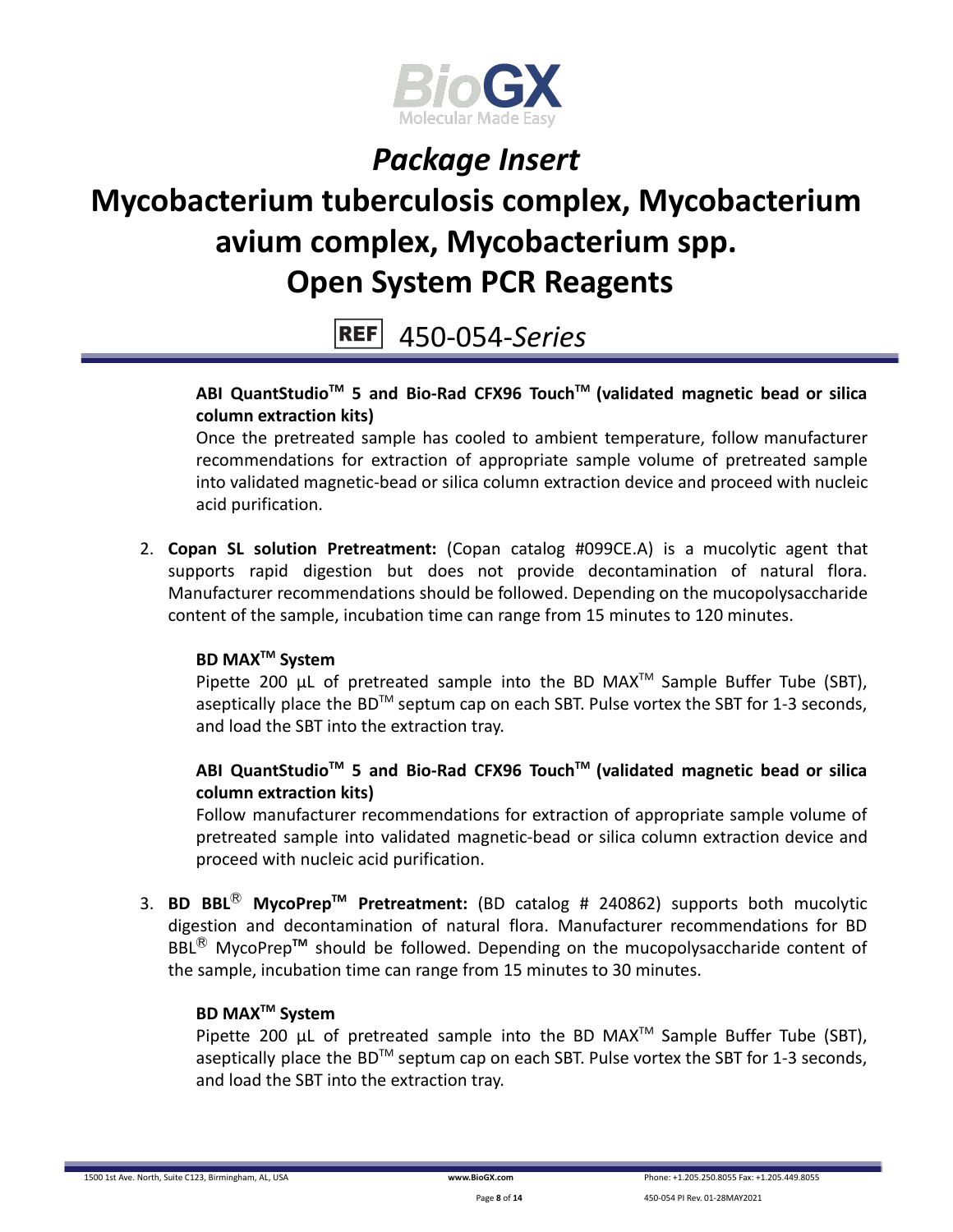

# **Mycobacterium tuberculosis complex, Mycobacterium avium complex, Mycobacterium spp. Open System PCR Reagents**

450-054-*Series*

### **ABI QuantStudioTM 5 and Bio-Rad CFX96 TouchTM (validated magnetic bead or silica column extraction kits)**

Follow manufacturer recommendations for extraction of appropriate sample volume of pretreated sample into validated magnetic-bead or silica column extraction device and proceed with nucleic acid purification.

### **BioGX QUALITY CONTROL TEST SETUP PROCEDURE**

### **BD MAXTM System Quality Control Test Setup**

#### **Loading a Sample Buffer Tube (SBT)**

- 1. Add the appropriate sample volume to each SBT.
- 2. Aseptically place  $BD^{TM}$  septum cap on each SBT.
- 3. Vortex the SBT for 1-3 seconds.
- 4. Load the SBT into the extraction tray.

### **WEAR NITRILE GLOVES WHEN HANDLING LYOPHILIZED REAGENTS TO REDUCE THE GENERATION OF STATIC CHARGES. DO NOT USE LATEX GLOVES.**

#### **Assembly of BD MAX Extraction Strips and BioGX Reagents**

- 1. Choose the appropriate BD MAX<sup>TM</sup> extraction kit (see above). DO NOT use BD MAX<sup>TM</sup> master mix or the blank 0.3 mL conical tubes that come with the extraction kit.
- 2. Load the selected extraction cartridges into the extraction tray, 1 per sample to be tested.
- 3. Snap one BD MAX<sup>™</sup> ExK<sup>™</sup> DNA Extraction tube into snap-in position 1 (Snap-1) of each extraction strip (**Figure 1**).
- 4. Snap one BioGX Sample-Ready™ lyophilized reagent tube into position 2 (Snap-2) of each extraction strip. Check to make sure the lyophilized cake is at the bottom of the tube prior to inserting into the strip. The funnel-shaped cake may be in any orientation  $(v, >, \land, <)$ .
- 5. Snap one BioGX Rehydration Buffer tube into position 3 (Snap-3) of each extraction strip. Check to make sure the buffer is at the bottom of the tube prior to inserting into the strip. Position 4 (Snap-4) will remain empty.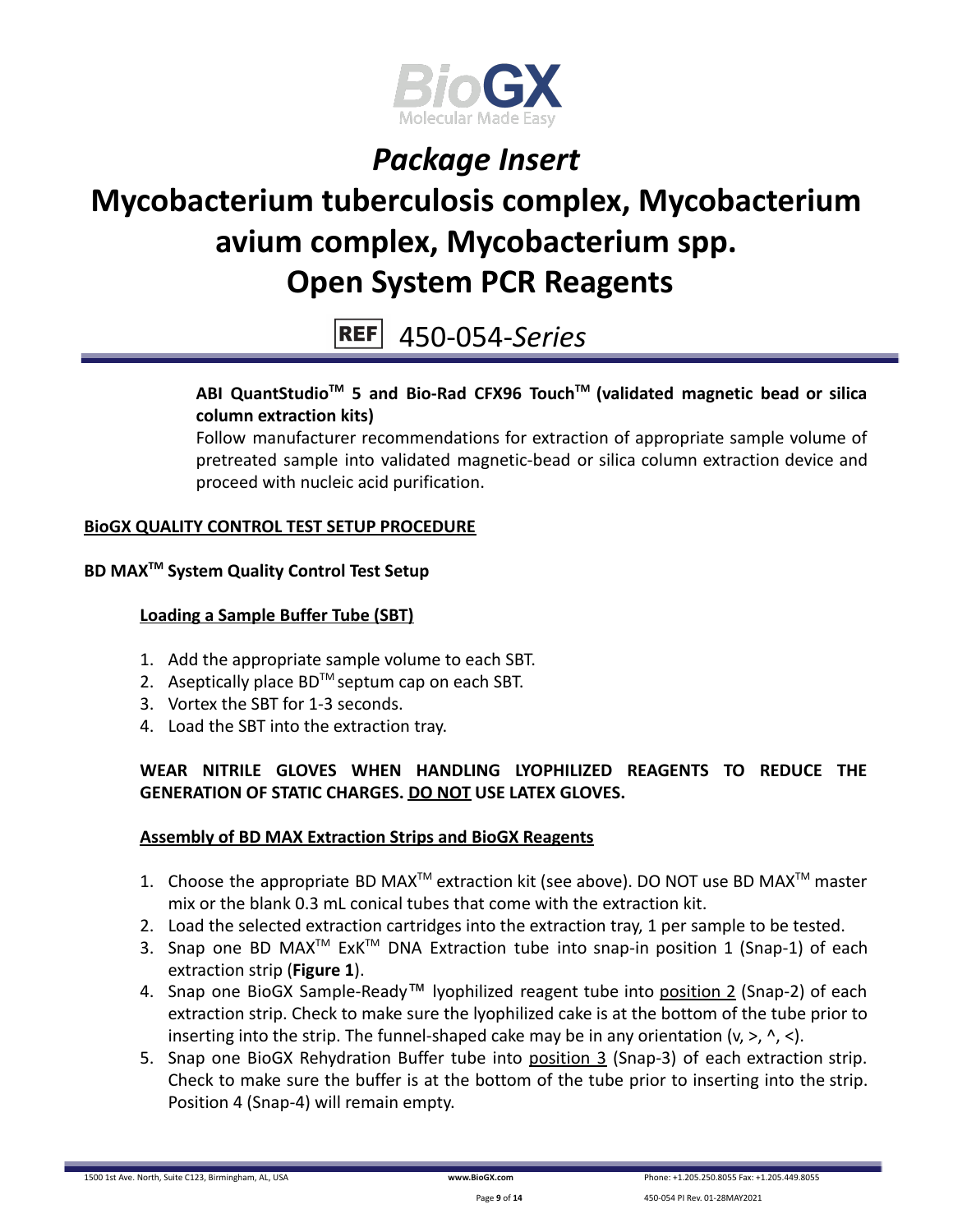

# **Mycobacterium tuberculosis complex, Mycobacterium avium complex, Mycobacterium spp. Open System PCR Reagents**

**REF** 450-054-*Series*

- 6. Lift the tray and briefly examine the bottom of each strip to ensure all reagents are at the bottom of each tube and bubbles are not present in Extraction buffer reservoirs.
- 7. Proceed with worklist generation and sample loading per BD MAX $^{TM}$  operating instructions. Select the appropriate User Defined Protocol (UDP). Load the extraction tray and, if necessary, a new PCR card into the instrument, close the door, and click "Start Run."
- 8. Analyze the results by opening the completed run file in the "Results" tab.



### BD MAX ExK™ 4-Snap Unitized Reagent Strip

**Figure 1.** Diagram of BD MAX**TM** ExK**TM** 4-snap Unitized Reagent Strips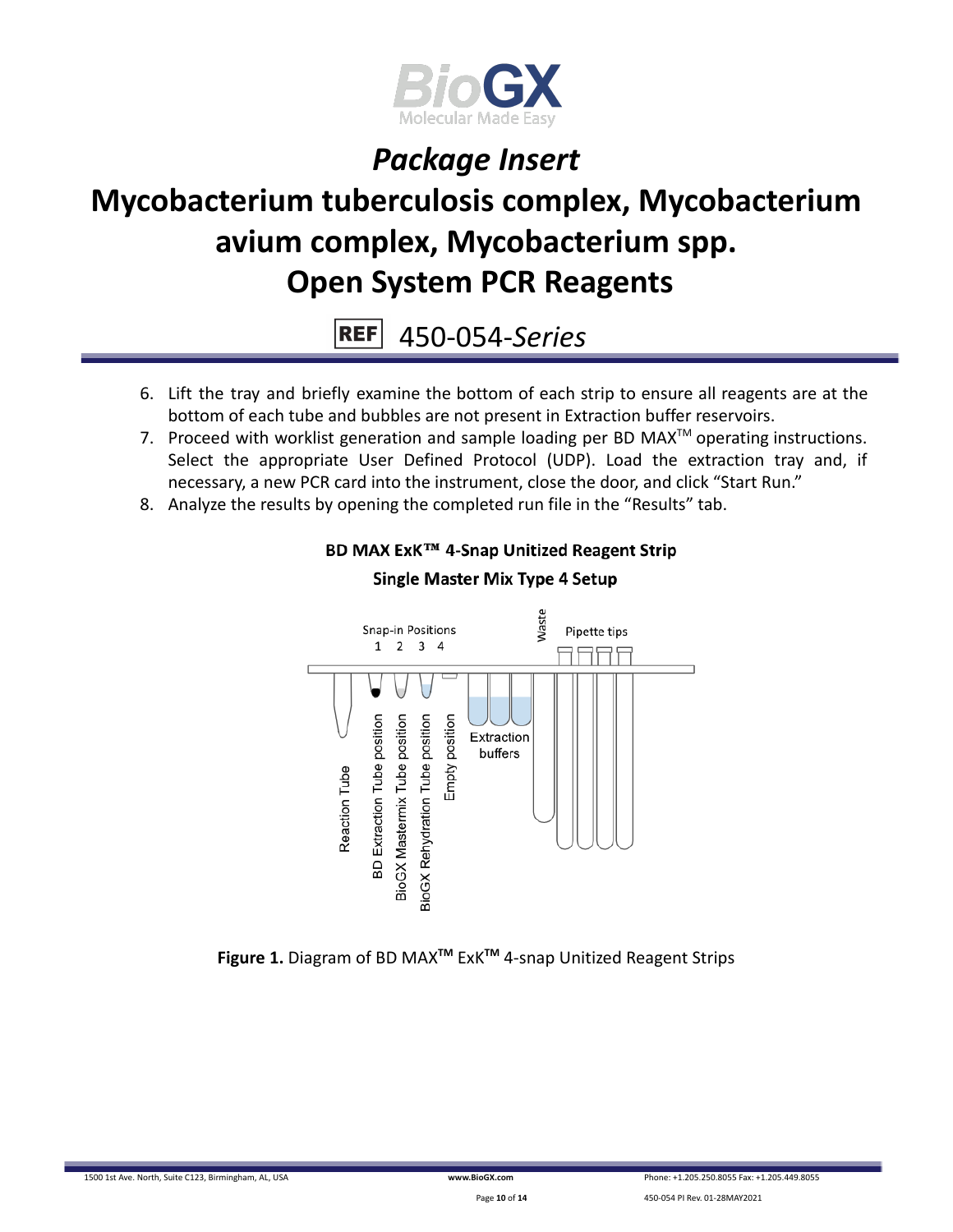

# **Mycobacterium tuberculosis complex, Mycobacterium avium complex, Mycobacterium spp. Open System PCR Reagents**

#### **REF** 450-054-*Series*

### **Important Note**

Always first insert all Snap-1 tubes, then all Snap-2 tubes, then all Snap-3 tubes. The Snap 4 position will remain empty unless the user has set up the reagent to run in dual master mix mode. Approximately 25 µL of extracted nucleic acid remains in the position 3 tube after extraction. This may be removed and saved for further analyses after the run has been completed.

### **ABI QuantStudioTM 5 and Bio-Rad CFX96 TouchTM Quality Control Test Setup**

### **WEAR NITRILE GLOVES WHEN HANDLING LYOPHILIZED REAGENTS TO REDUCE THE GENERATION OF STATIC CHARGES. DO NOT USE LATEX GLOVES.**

### **Assembly of BioGX Reagents**

1. Prepare the appropriate number of 8-tube PCR strips or 96-well PCR plates.

2. Transfer 40 μL of molecular grade water to one vial of lyophilized BioGX reagents. The rehydrated master mix is more than sufficient for 4 samples to be tested.

Note: 8-tube strips containing reagents ARE NOT compatible with ABI QuantStudio<sup>™</sup> 5 and Bio-Rad CFX96 Touch<sup>™</sup> instruments. Rehydrated master mix must be transferred to 8-tube PCR strips or 96-well PCR plates compatible with appropriate instruments.

3. Mix by gently pipetting up and down. (IMPORTANT: Keep rehydrated master mix in a cold block or on ice if setup cannot not be completed within 20 minutes. If the rehydrated master mix cannot be used immediately, it can be capped and stored up to 24 hours at 2-8°C, protected from light).

4. Transfer 10 μL of rehydrated master mix to the bottom of 4 empty wells.

5. To each well containing 10 μL of rehydrated master mix, add 5 μL of extracted sample.

6. Affix the appropriate optical caps or optical plate seals.

7. Pulse spin the sealed PCR plate or tube to mix and bring liquid to the bottom.

8. Load 8-tube PCR strips or 96-well PCR plates into the real-time PCR platform and start the run. Avoid unnecessary delay once tubes/plates are loaded into the real-time PCR instrument.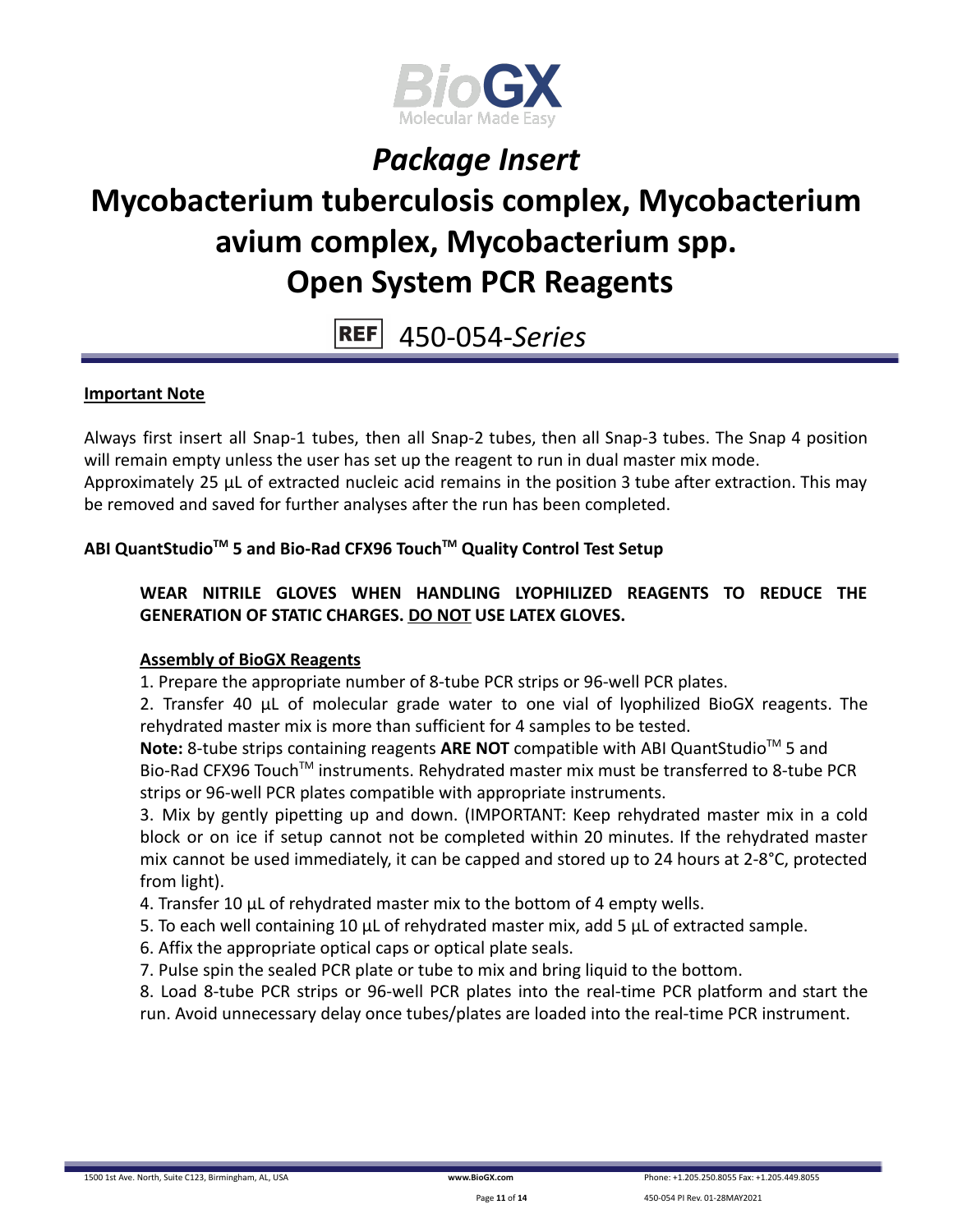

## **Mycobacterium tuberculosis complex, Mycobacterium avium complex, Mycobacterium spp. Open System PCR Reagents**

450-054-*Series*

#### **INTERPRETATION OF RESULTS**

**Table 2.** Multiplex PCR Results Interpretation for 450-054-*Series*.

| Mycobacterium<br>tuberculosis<br>complex | Mycobacterium<br>spp. | Mycobacterium<br>avium complex | <b>IAC</b> or<br><b>SPC</b> | Interpretation                                                                                     |
|------------------------------------------|-----------------------|--------------------------------|-----------------------------|----------------------------------------------------------------------------------------------------|
|                                          |                       |                                | $+/-$                       | Mycobacterium tuberculosis complex POSITIVE                                                        |
|                                          |                       |                                | $+/-$                       | Mycobacterium spp. POSITIVE                                                                        |
|                                          |                       |                                | $+/-$                       | Mycobacterium avium complex POSITIVE                                                               |
|                                          |                       |                                | ÷                           | Mycobacterium tuberculosis complex,<br>Mycobacterium spp., Mycobacterium avium<br>complex NEGATIVE |
|                                          |                       |                                |                             | Unresolved*                                                                                        |

\*Failed PCR due to inhibition, reagent failure or incorrect assembly of PCR reaction.

#### **ASSAY PERFORMANCE**

All BioGX Research Use Only products are designed to detect 20 copies or less of the target nucleic acid per reaction.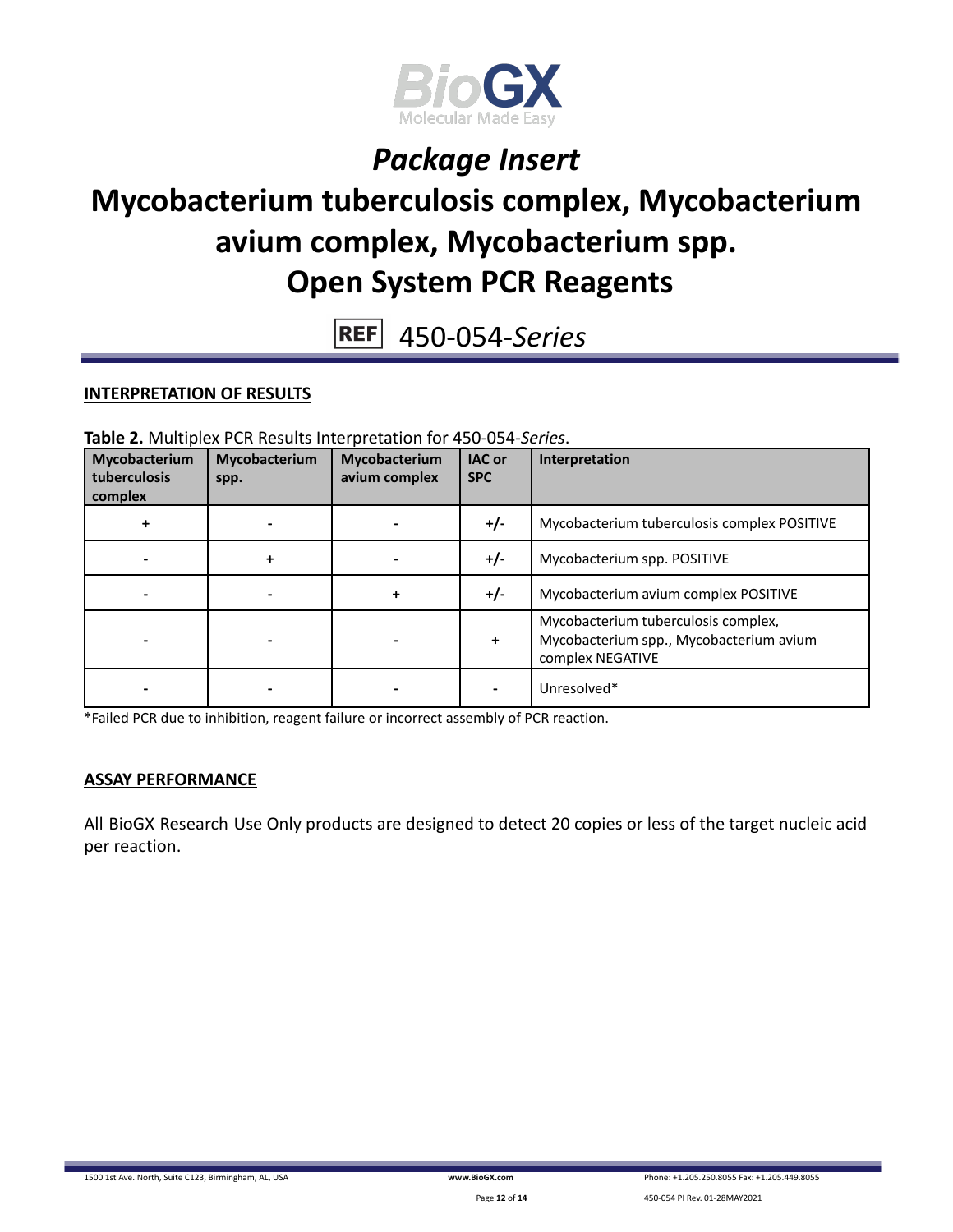

## **Mycobacterium tuberculosis complex, Mycobacterium avium complex, Mycobacterium spp. Open System PCR Reagents**

**REF** 450-054-*Series*

#### **REFERENCES**

- 1. Savelkoul P.H.M., Catsburg A., et. al. Detection of *Mycobacterium tuberculosis* complex with real-time PCR: Comparison of different primer-probe sets based on the *IS6110* element. *J. Micro Methods* 66 (2006) 177-180.
- 2. Rocchetti, Talita T., et al. "Validation of a multiplex real-time PCR assay for detection of Mycobacterium spp., Mycobacterium tuberculosis complex, and Mycobacterium avium complex directly from clinical samples by use of the BD Max open system." Journal of clinical microbiology 54.6 (2016): 1644-1647.
- 3. Clinical and Laboratory Standards Institute. Protection of laboratory workers from occupationally acquired infections; Approved Guideline. Document M29 (Refer to the latest edition).
- 4. Centers for Disease Control and Prevention and National Institutes of Health. Biosafety in Microbiological and Biomedical Laboratories. Choosewood L.C. and Wilson D.E. (eds) (2009). HHS Publication No. (CDC) 21-1112.
- 5. BD MAX TM System User's Manual (refer to the latest revision) BD Life Sciences, Sparks, Maryland 21152 USA.
- 6. QuantStudioTM Design and Analysis software User Guide, ThermoFisher Scientific, Waltham, Massachusetts, USA (Refer to the latest version).
- 7. CFX96 Touch, CFX96 Touch Deep Well, CFX Connect, and CFX384 Touch Systems Instruction Manual (refer to the latest version), Bio-Rad Laboratories, Inc., Hercules, California, USA (Refer to the latest version).

#### **Please call BioGX or email info@biogx.com with any questions you may have regarding this product.**

| <br>Rev. #<br> | <b>Effective Date</b> | <b>Summary of Changes</b> |
|----------------|-----------------------|---------------------------|
| 01             | 28 MAY 2021           | Initial<br>' Release.     |